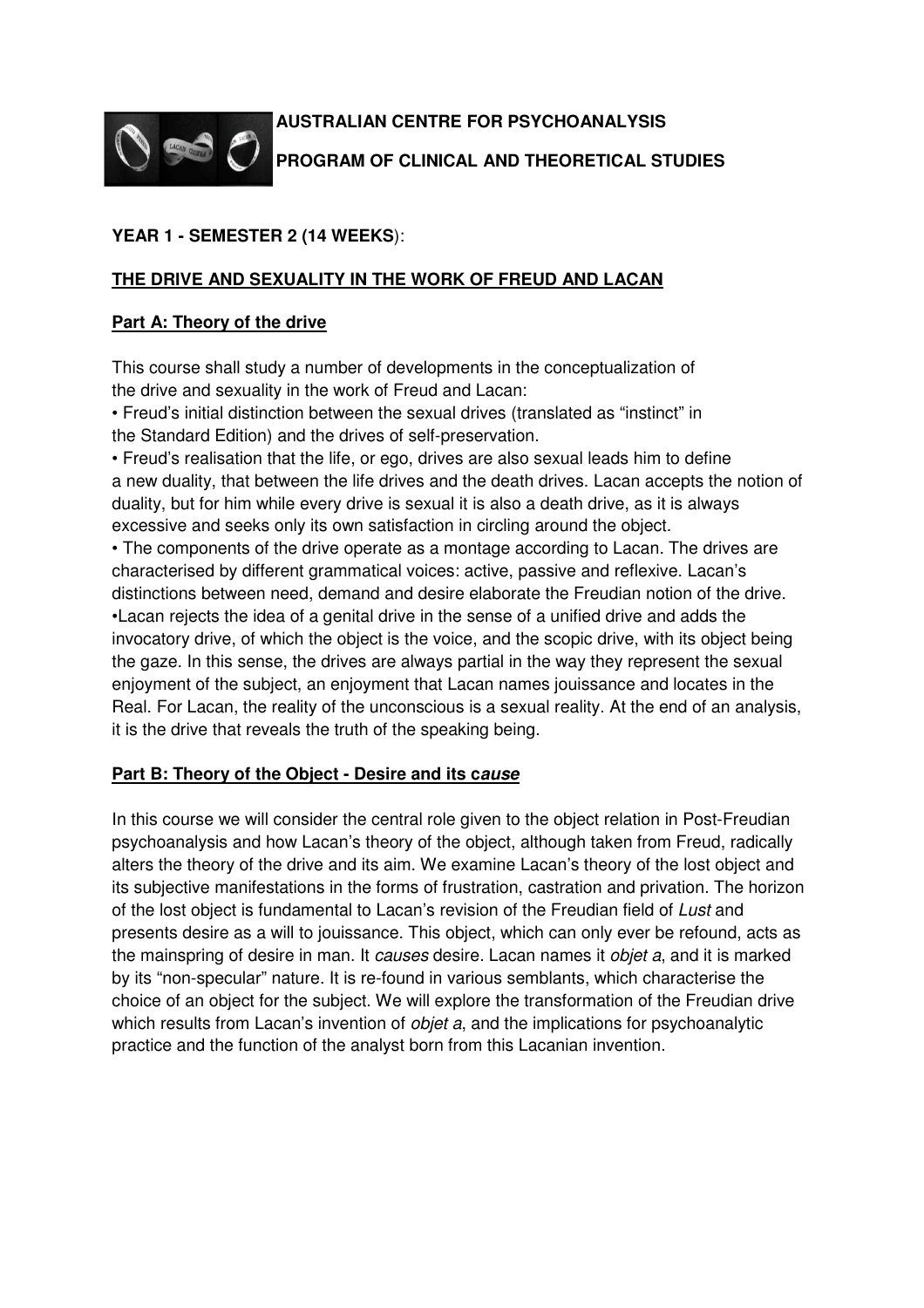# **PART C: Theory of Sexual Identity**

How does psychoanalysis account for sexual difference? If it is a given that sexual difference is not innate, that we are not born as either a woman or a man, how then does the subject become a sexed subject? What indeed does it even mean to talk of subjects as sexed? And why even is there sexual difference? We will see as we track through some of the essential papers of Freud and Lacan, as well as those of a few other analysts, that the idea of the phallus is fundamental but is not the limit point of the evolving psychoanalytic theories, which take in notions of identification, desire, and jouissance, and sexual difference. We will also see how the question of femininity, the paradigmatic question of sexual difference for both Freud and Lacan, is also a foundational question for psychoanalysis.

## **GENERAL READING GUIDE**

### **SIGMUND FREUD**

- (1905d) Three Essays on the Theory of Sexuality. SE 7: PART III
- (1910) A Special Type of Object Choice Made by Men (Contributions to the Psychology of Love, I). SE 11
- (1912) On the Universal Tendency to Debasement in the Sphere of Love (Contributions to the Psychology of Love, II). SE 11
- (1914c) On Narcissism: An Introduction. SE 14: 73-102.
- (1915c) Instincts and their Vicissitudes. SE 14:111-140
- (1919 [1917]) The Taboo of Virginity (Contributions to the Psychology of Love, III). SE XI.
- (1916-17) Introductory Lectures on Psycho-Analysis, Lecture XX: The Sexual Life of Human Beings. SE XVI: 303
- (1920g) Beyond the Pleasure Principle. SE 18: 3-66.
- (1921c) Group Psychology and the Analysis of the Ego. SE 18: Chap. VII
- (1923b) The Ego and the Id. SE 19: ESP. PART III
- (1923e) The Infantile Genital Organisation: An Interpolation into the Theory of Sexuality. SE 19: 141
- (1924d) The Dissolution of the Oedipus Complex. SE 19: 173
- (1925j) Some Psychical Consequences of the Anatomical Distinction between the Sexes. SE 19: 243
- (1925) Negation. SE19: 235 241.
- (1931b) Female Sexuality. SE 21: 223
- (1930) Civilization and its Discontents. S.E.21: 59 -14
- (1933a [1932]) New Introductory Lectures on Psycho-Analysis, Lecture XXXIII: Femininity. SE 22: 112.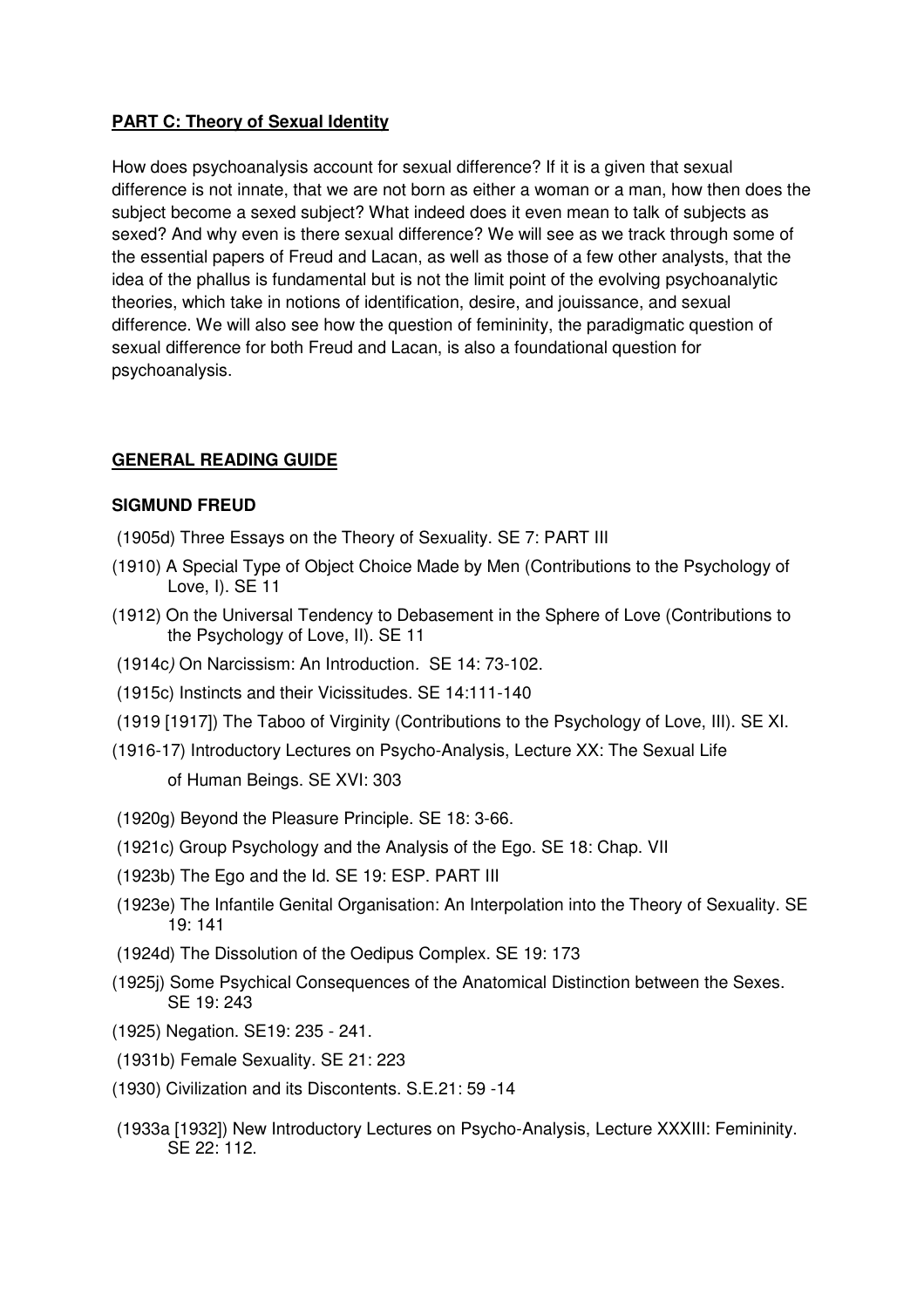## **JACQUES LACAN**

- (2006 [1949]) The Mirror Stage as Formative of the I Function as Revealed in Psychoanalytic Experience. Écrits. Trans. B. Fink. New York & London, Norton.
- (1988) The Seminar of Jacques Lacan, Book I, Freud's Papers on Technique 1953-1954. Trans. J. Forrester. Cambridge, UK, Cambridge University Press.
- (2006 [1958]) The Signification of the Phallus. Die Bedeutung des Phallus. *Écrits. The First* Complete Edition in English. Trans. B. Fink. New York and London, Norton.
- (2017 [1957-1958]) The Seminar of Jacques Lacan, Book V, The Formations of the Unconscious. Trans. R, Grigg. Polity Press, Cambridge, UK.
- (2006 [1964]) Guiding Remarks for a Convention on Female Sexuality. Écrits. The First Complete Edition in English. Trans. B. Fink. New York and London, Norton.
- (1992 [1959-1960]) The Seminar of Jacques Lacan Book VII, The Ethics of Psychoanalysis. Trans. D. Potter. New York and London, Norton.
- (2006 [1960]) The Subversion of the Subject and the Dialectic of Desire in the Freudian Unconscious, in Écrits. Trans. B. Fink. New York and London, Norton.
- (1996) The Signification of the Phallus (1958). In Écrits. The First Complete Edition in English. Trans. B. Fink. New York and London, Norton.
- (2015 [1960-1961]) The Seminar of Jacques Lacan, Book VII, Transference. Trans. B. Fink, Polity Press, Cambridge, UK.
- (2014 [1962 1963]) The Seminar of Jacques Lacan, Book X, Anxiety. Trans. A. R. Price, Polity Press, Cambridge, UK.
- (1977 [1963 1963]) The Seminar of Jacques Lacan, Book XI, The Four Fundamental Concepts of Psychoanalysis. Trans. A. Sheridan. London, Peregrine Books.

(1965- 1966) The Seminar of Jacques Lacan, Book XIII, The object of psychoanalysis. Unpublished transcript available at www.lacaninireland.

- (1991 [1969 1970]) The Seminar of Jacques Lacan, Book XVII, The Other Side of Psychoanalysis. Trans. R. Grigg. New York and London, Norton.
- (1998 [1972 1973]) The Seminar of Jacques Lacan, Book XX, Encore: On Feminine Sexuality: The Limits of Love and Knowledge. Trans. B. Fink, W.W. Norton & Co, New York & London.

### **PAPERS OF FREUD'S CONTEMPORARIES**

- Abraham, K. (1924) A Short Study of the Development of the Libido'. Selected Papers on Psychoanalysis. London: Hogarth Press, 1927. In Female Sexuality, The Early Psychoanalytic Controversies. Eds. R. Grigg, D. Hecq, C. Smith. London, Rebus Press, 1999.
- Balint, Alice (1939 [1952]) Love For The Mother And Mother Love, in M. Balint, Primary Love and Psychoanalytic Technique, Hogarth Press and Institute for Psychoanalysis, London UK.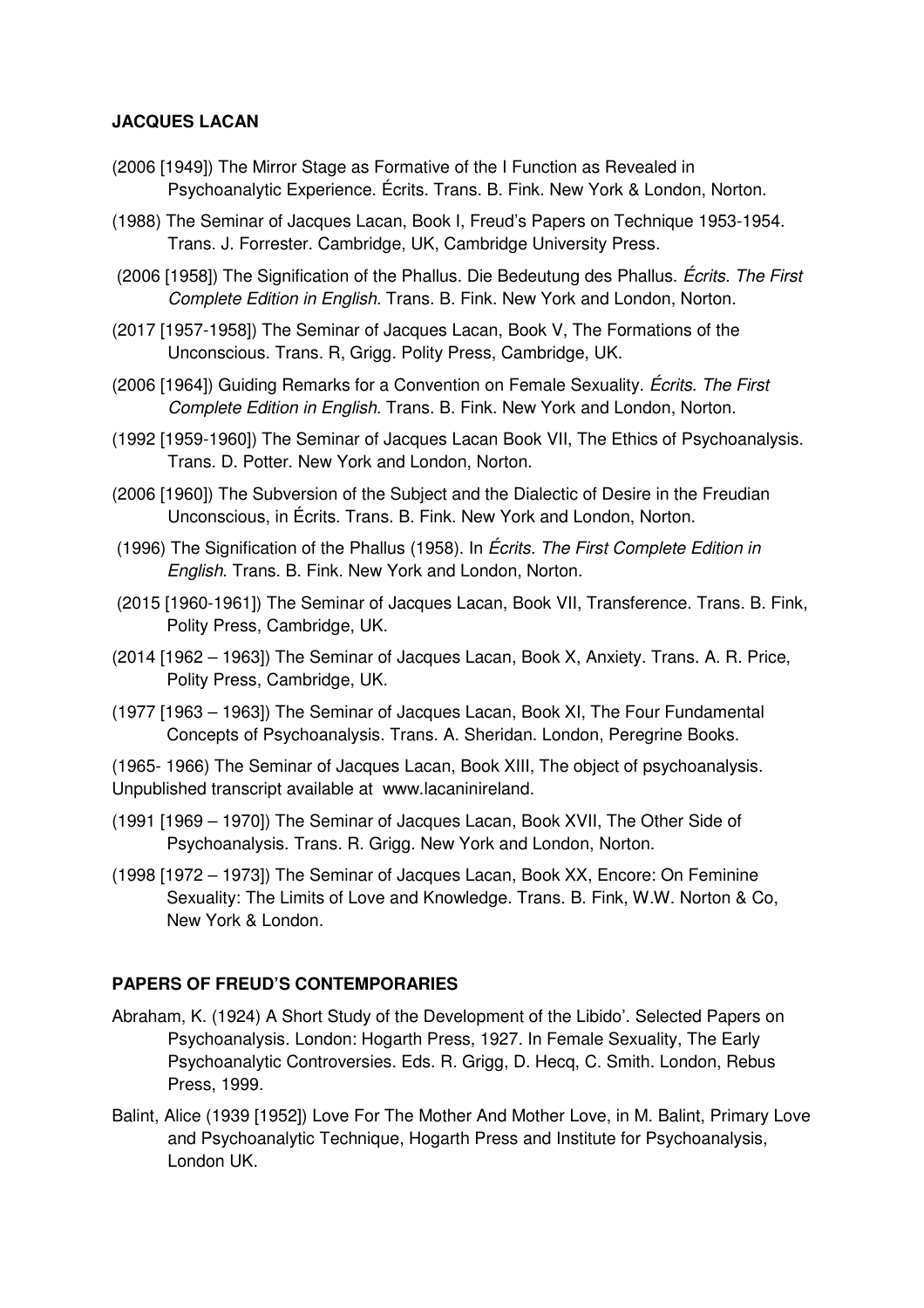- Fairbain, R. D. (1941) A Revised Psychopathology Of The Psychoses And Psychoneuroses. In An Object Relations Theory of the Personality.
- Horney, K. (1999 [1925]) The Flight from Womanhood: The Masculinity Complex in Women as Viewed by Men and Women. In Female Sexuality, The Early Psychoanalytic Controversies. Eds. R. Grigg, D. Hecq, C. Smith. London, Rebus Press, 1999.
- Horney, K. (1999 [1932]) The Dread of Woman: Observations on a Specific Difference in the Dread Felt by Men and Women Respectively for the Opposite Sex. In Female Sexuality, The Early Psychoanalytic Controversies. Eds. R. Grigg, D. Hecq, C. Smith. London, Rebus Press, 1999.
- Jones, E. (1999 [1927]) The Early Development of Female Sexuality. In Female Sexuality, The Early Psychoanalytic Controversies. Eds. R. Grigg, D. Hecq, C. Smith. London, Rebus Press, 1999.
- Jones, E. (1999 [1935]) Early Female Sexuality. In Female Sexuality, The Early Psychoanalytic Controversies. Eds. R. Grigg, D. Hecq, C. Smith. London, Rebus Press, 1999.
- Klein, M. (1999 [1927]) Early Stages of the Oedipus Conflict. In Female Sexuality, The Early Psychoanalytic Controversies. Eds. R. Grigg, D. Hecq, C. Smith. London, Rebus Press, 1999.
- Klein, M. (1936) Weaning. In Love, Guilt and Reparation and Other Works 1921 1945., London, Vintage Press, 1998, pp. 290-305.
- Klein, M.(1952) Some Theoretical Conclusions Regarding the Emotional Life of the Infant. In Envy and Gratitude and Other Works,1946-1963. London, Virago, 1988, pp. 61 - 93.
- Riviere, J. (1999 [1929]) Womanliness as Masquerade. In Female Sexuality, The Early Psychoanalytic Controversies. Eds. R. Grigg, D. Hecq, C. Smith. London, Rebus Press, 1999.
- Winnicott, D. W. (1954) Transitional Objects and Transitional Phenomena. In Through Paediatrics to Psycho-Analysis, Hogarth, London, 1982: 1 - 25.

### **FURTHER READING**

- Allouch, J (1992) How Lacan invented the Object (a), Papers of the Freudian School of Melbourne dedicated to "Lacan and the Object in Psychoanalysis",
- André, S. (1999) What Does a Woman Want? Trans. S. Fairfield. New York, Other Press.
- Barnard, S. & Fink, B. eds., (2002) Reading Seminar XX, SUNY Press, New York.
- Boothby, R. (2001) Freud as Philosopher: Metapsychology After Lacan, Routledge, New York.
- Brousse, M-H. (1992) End of Analysis and Beyond the Oedipus Complex, From L'Envers de la psychanalyse, Paper presented at the Seminar of the Spanish Language organized by the Foundation of the Freudian Field, Caracas, Venezuela.
- Brousse, M-H. (1994) God and the Jouissance of the Woman. Journal of the CFAR, 4: 25- 44.